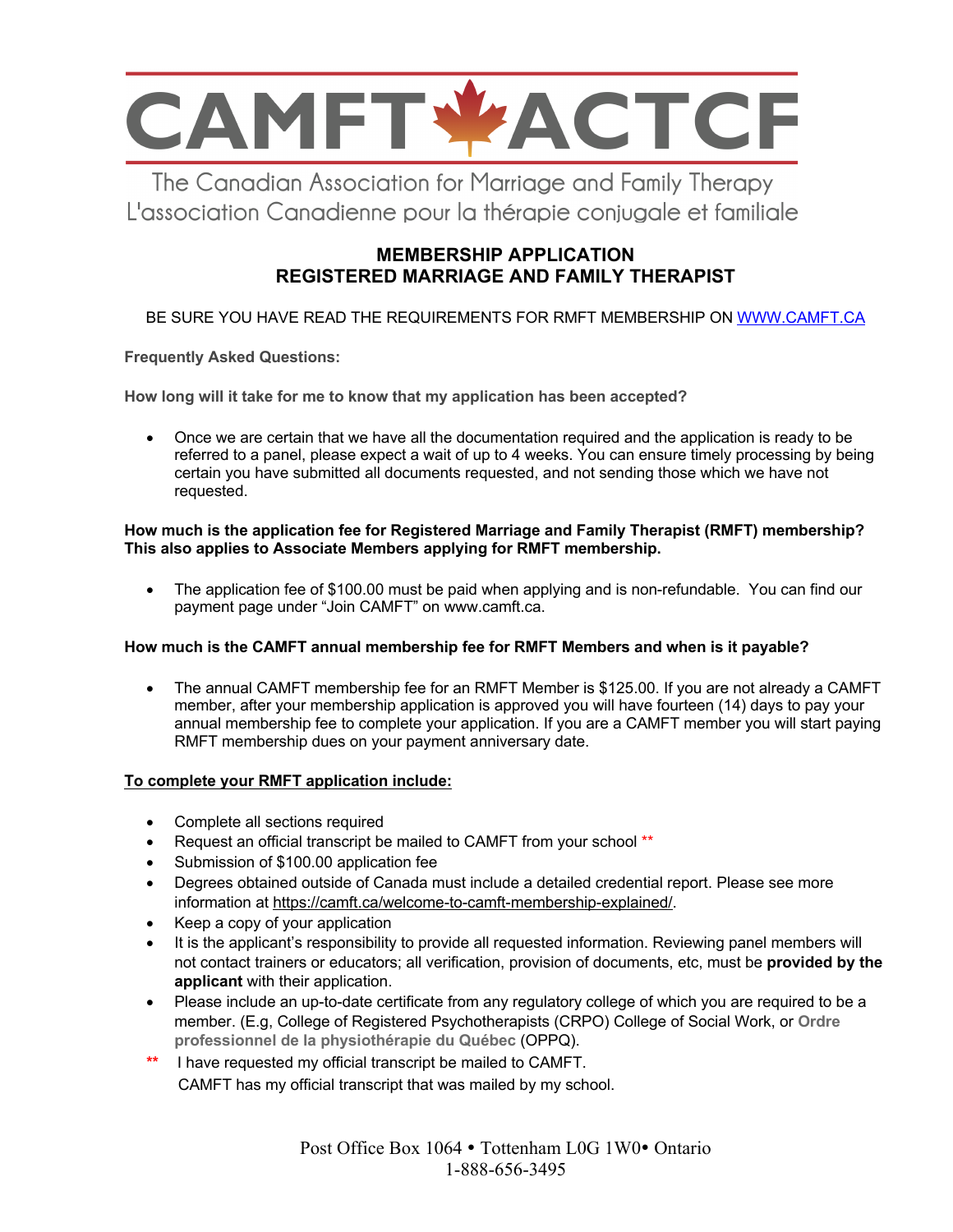# **REGISTERED MARRIAGE AND FAMILY THERAPIST (RMFT) APPLICATION FORM**

#### **1. Demographics (please print)**

| Preferred Prefix: ______________    |                                                                                                                                                                                                                                                             |
|-------------------------------------|-------------------------------------------------------------------------------------------------------------------------------------------------------------------------------------------------------------------------------------------------------------|
| Legal First Name:                   |                                                                                                                                                                                                                                                             |
|                                     |                                                                                                                                                                                                                                                             |
| Work Phone # ______________________ |                                                                                                                                                                                                                                                             |
|                                     |                                                                                                                                                                                                                                                             |
|                                     |                                                                                                                                                                                                                                                             |
|                                     |                                                                                                                                                                                                                                                             |
|                                     | Degree Abbreviation: ______________<br>This should be the degree that qualifies you to practice in a mental health field. Please include a copy of<br>your degree with your application. Write your initials in the bottom right hand corner of the degree. |

### **2. Are you currently a member of the Canadian Association for Marriage and Family Therapy?**

Yes, I am currently a *member and want to transfer to the RMFT category. Membership #* 

No, I am a new applicant

2 (a). If you are a member of AAMFT or have recently been a member of AAMFT it is possible that you could be grand-parented into CAMFT in the equivalent member category you are in with AAMFT. Have a look at the "AAMFT and LMFT members Application" under the 'membership' tab on www.camft.ca.

### **3**. **Work Experience**

 $\mathcal{L}_\text{max}$  , where  $\mathcal{L}_\text{max}$  , we have the set of  $\mathcal{L}_\text{max}$ 

I have been in a professional work experience in marriage and family therapy for a minimum of two years since receiving my master's or doctorate. Yes

#### **4. Ethics**

Has your registration, certification or license to practice in the health care industry ever been suspended, revoked, restricted or denied, or has any other disciplinary action been taken against you by any provincial, federal or state, regulatory body or foreign jurisdiction, or are you presently under investigation by any regulatory body or professional association to the best of your knowledge?

Yes \_\_\_\_\_\_\_\_\_ No \_\_\_\_\_\_\_\_\_\_\_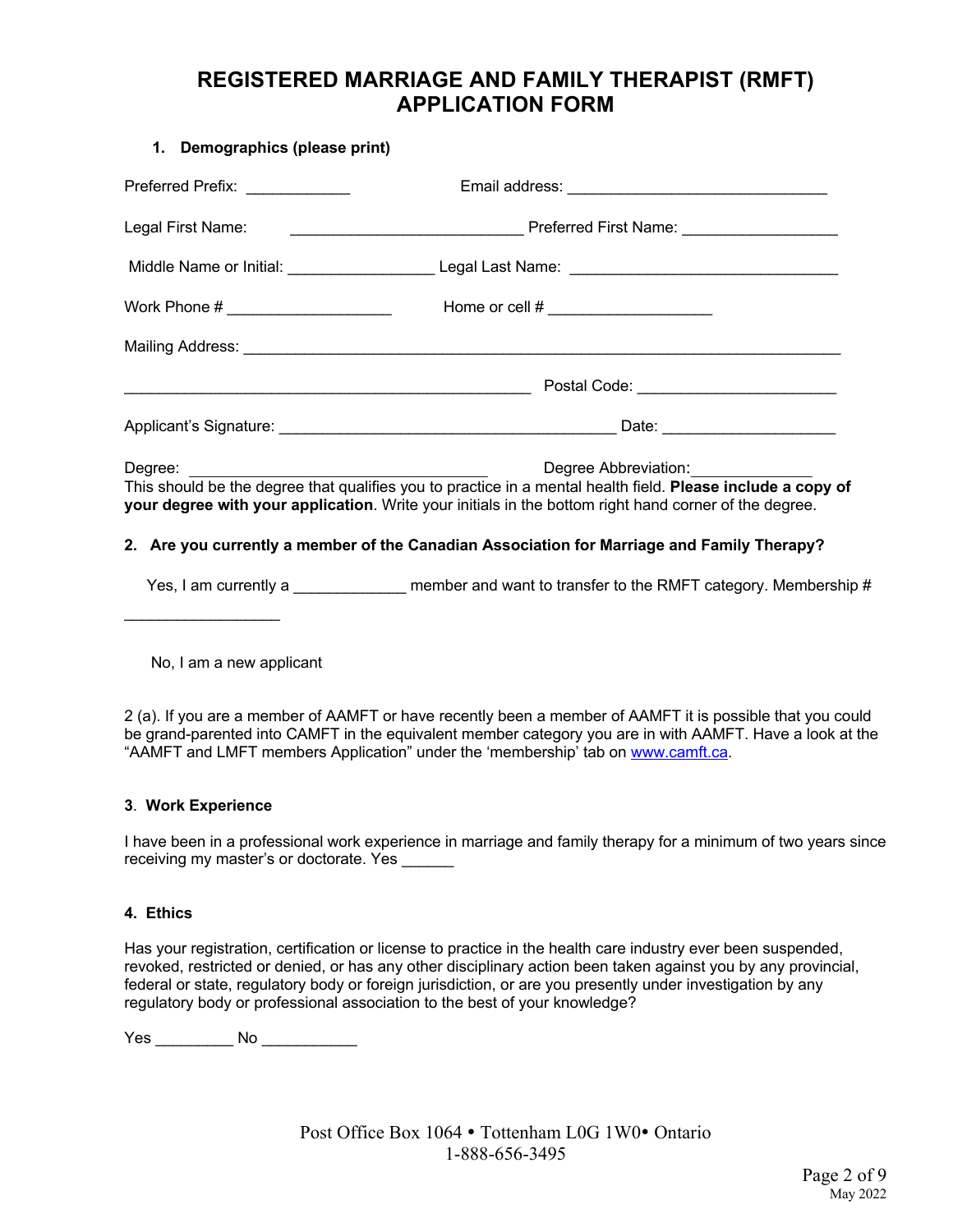### 5. **Education**

Please list your graduate education first and then list any certificates or post degree training programs. Be sure you meet the requirements to apply for RMFT membership which are listed on www.camft.ca under Membership Explained.

| <b>Educational Institution</b> | <b>Major</b> | <b>Certificate/Degree</b><br><b>Earned</b> | <b>Start and End</b><br><b>Date</b><br>(day/month/year) | <b>Date Earned</b><br>(day/month/year) |
|--------------------------------|--------------|--------------------------------------------|---------------------------------------------------------|----------------------------------------|
|                                |              |                                            |                                                         |                                        |
|                                |              |                                            |                                                         |                                        |
|                                |              |                                            |                                                         |                                        |

### 5. (a) **Education**

Please complete the information below. If the course title does not reflect systemic content please attach the course description. Please be prepared to send the course syllabus if further information is required by the reviewing panel. The equivalent of one course is defined as three semester credits, or 33 didactic contact hours (i.e.lecture/classroom hours). IF all 11 required courses were accepted when you became an Associate member you do not have to complete the course information below.

## **Marriage and Family Studies (a minimum of three courses required)**

*These courses will prepare candidates to understand and conceptualize their clients using systems theory. Candidates should be familiar with and think in systems terms about issues and dynamics present in a wide variety of family structures and a diverse range of presenting issues (e.g., gender and orientation, culture and migration narratives, substance abuse, First Nations and indigenous issues in Canada/North America). Topic areas may include: Systems Theory, Family Development, Blended Families, Gender Issues in Families, Cultural Issues in Families, The Indigenous Worldview and Indigenous Family Dynamics, Residential School Trauma and Recovery, Genocide and Families, Forced Immigration and Family Impacts, Traumatized Families and Intergenerational Impacts*.

| Course #     | <b>Title</b>         |
|--------------|----------------------|
|              | Didactic/Credit      |
|              | <b>Contact Hours</b> |
|              | <b>Completed</b>     |
|              |                      |
|              |                      |
|              |                      |
|              |                      |
| <b>TOTAL</b> |                      |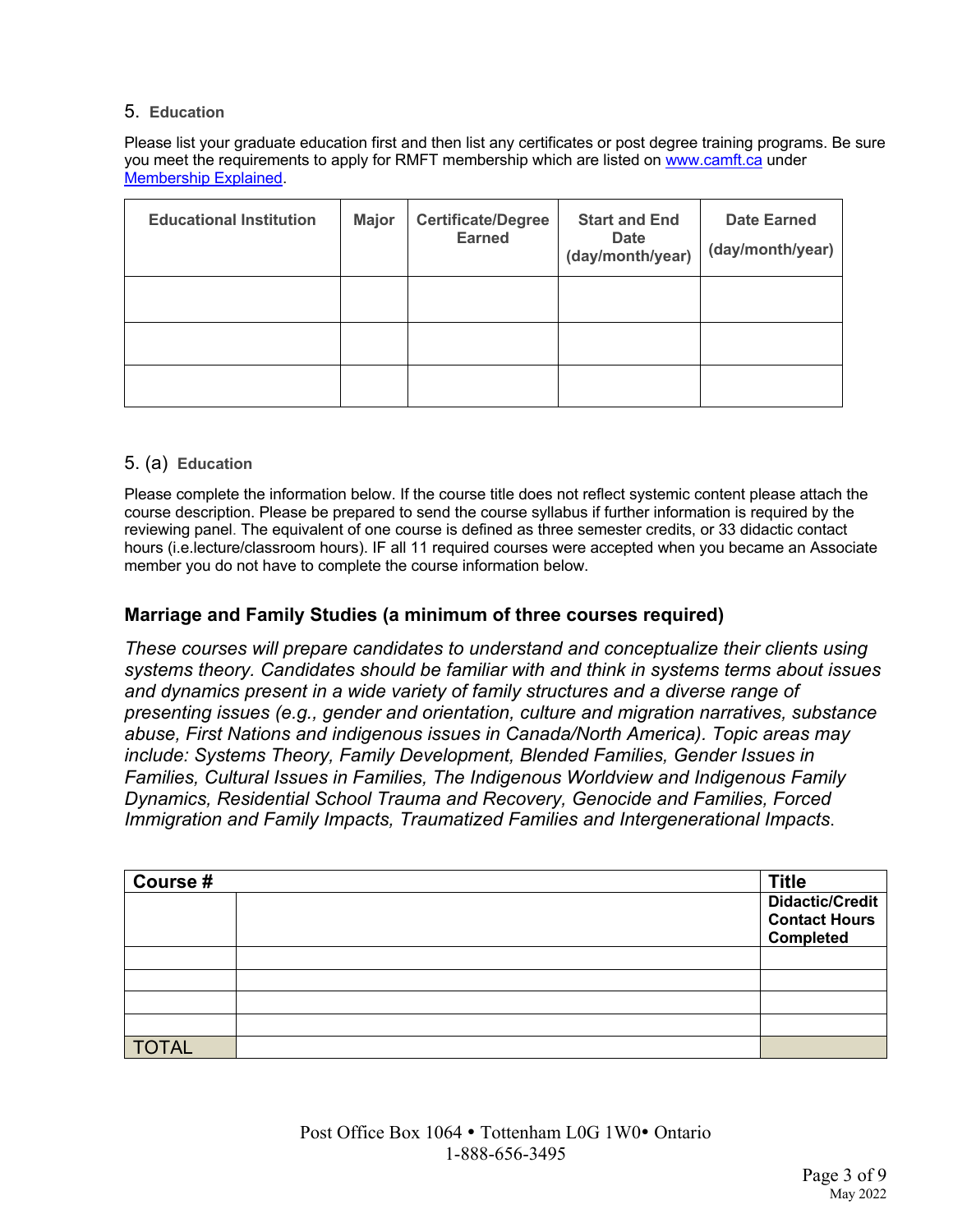# **Marriage and Family Therapy (a minimum of three courses (90- 108 credits) required)**

*These courses will prepare candidates to grasp and demonstrate their ability to utilize advanced family systems theories and systemic therapeutic interventions as they engage with client couples and families. Candidates will also demonstrate substantive understanding of the major theories of systems change and the applied practices evolving from each theoretical orientation. Major Theoretical Approaches might include: Strategic, Structural, Object Relations Family Therapy, Behavioral Family Therapy, Communications Family Therapy, Intergenerational Family Therapy, and Systemic Sex Therapy, Neurobiology and Trauma-Informed Practice, Traumatology: Types 1, 2 and 3, Culturally-Based Theoretical Approaches and including Safe and Effective Use of Self.*

| Course $#$ Title | Didactic/Credit<br><b>Contact Hours</b><br><b>Completed</b> |
|------------------|-------------------------------------------------------------|
|                  |                                                             |
|                  |                                                             |
|                  |                                                             |
|                  |                                                             |
| <b>TOTAL</b>     |                                                             |

### **Human Development (a minimum of three courses required)**

*These courses will prepare candidates to demonstrate knowledge of individual personality development and its normal and abnormal manifestations. Candidates should be conversant in human development across the life span, which includes special issues that affect an individual's development (i.e. culture, gender, and human sexuality). This material should be integrated with systems concepts. Topic areas may include: Human Development, Child/Adolescent Development, Psychopathology, Personality Theory, Human Sexuality, Attachment as a Precedent for Mental Health in Adults. Test and measurement courses are not accepted toward this area.*

| Course #     | <b>Title</b> | <b>Didactic/Credit</b><br><b>Contact Hours</b><br><b>Completed</b> |
|--------------|--------------|--------------------------------------------------------------------|
|              |              |                                                                    |
|              |              |                                                                    |
|              |              |                                                                    |
|              |              |                                                                    |
| <b>TOTAL</b> |              |                                                                    |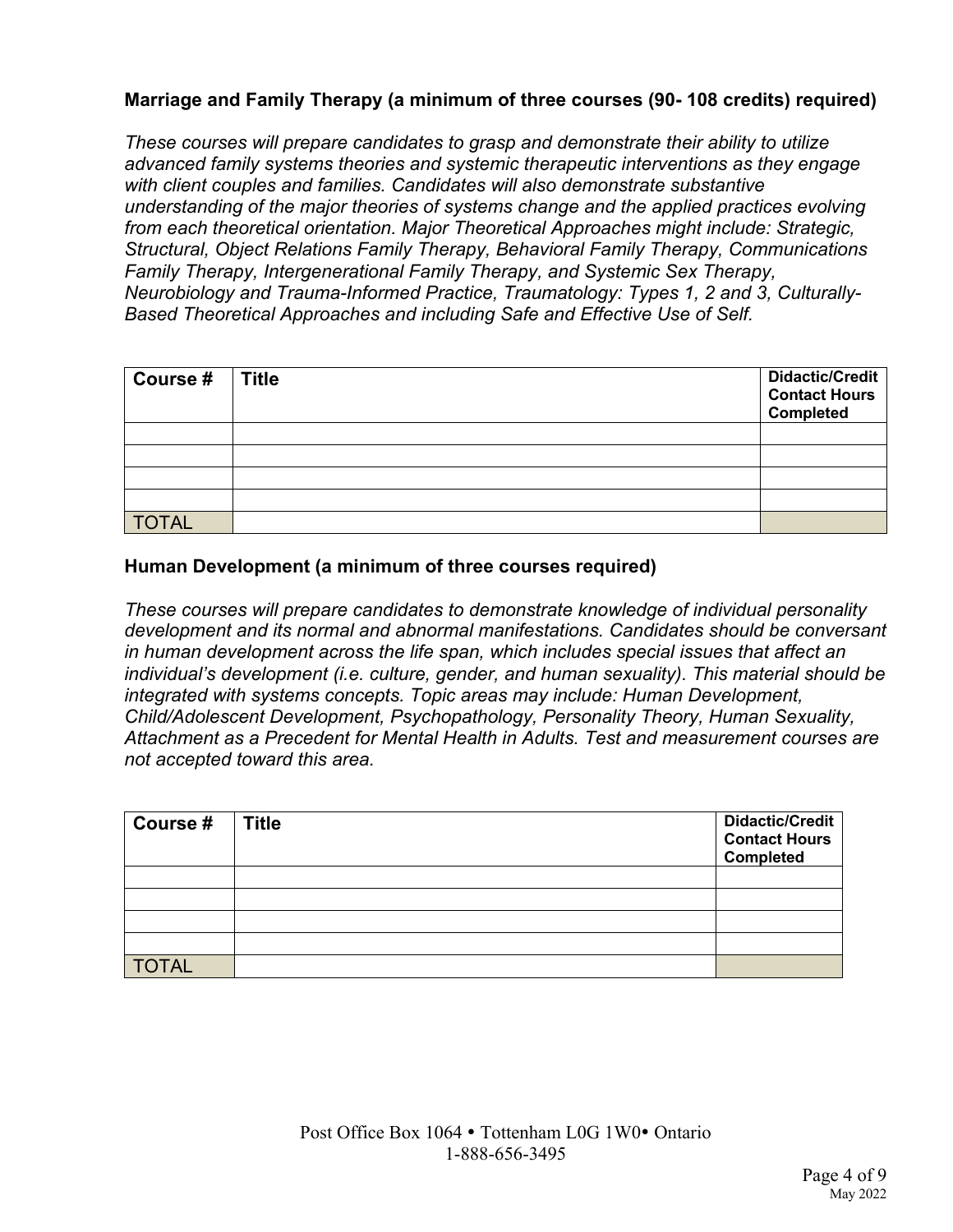## **Professional Ethics (a minimum of one course required)**

*This course will prepare candidates to function as ethical professionals in the field of marriage and family therapy. This course should also include exploration of the significance of diversity in the practice of therapy. If the course has been taken in Canada after 2015 it should include an understanding of the resolutions from the Truth and Reconciliation Commission. Religious ethics courses and moral theology courses are not accepted toward this area.*

| Course # | <b>Title</b> | <b>Didactic/Credit</b><br><b>Contact Hours</b><br><b>Completed</b> |
|----------|--------------|--------------------------------------------------------------------|
|          |              |                                                                    |
|          |              |                                                                    |

### **Research (a minimum of one course required)**

*This course will prepare candidates to understand and perform research, demonstrating an ability to read and think critically regarding research in the field of marriage and family therapy. Topic areas may include: Research Methodology, Quantitative, Qualitative Methods, and Statistics.*

| Course $#$ Title | <b>Didactic/Credit</b><br><b>Contact Hours</b><br><b>Completed</b> |
|------------------|--------------------------------------------------------------------|
|                  |                                                                    |
|                  |                                                                    |

### **5. (b) Education**

Recognizing the gravity of First Nations/Indigenous history and current issues for Canadian culture and identity, all applicants are expected to have awareness of this history and these current issues, how they can be understood through a systemic perspective, and how they would be addressed in treatment. Applicants are required to submit a 5 - 10 page, double spaced Reflection Paper, (i.e. personal rather than academic in focus) in which they outline and reflect on the impact of the Truth and Reconciliation findings on their own professional identity and practice. This paper should accompany the application.

Resources:

CAMFT Booklist

Call to Action in English

Call to Action in French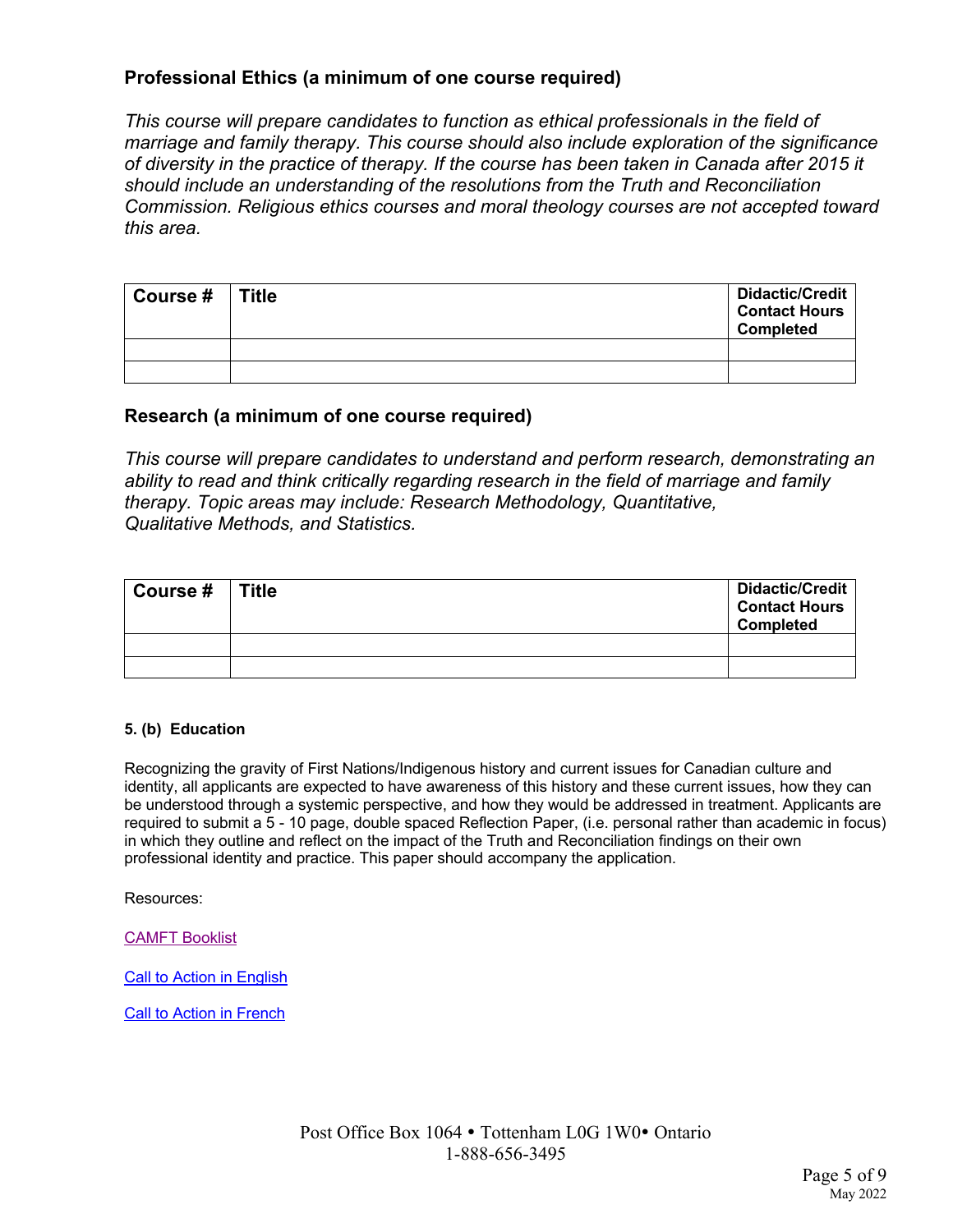**6. Verification form for Post-Degree Training Programs. To be completed by your educational institution.** Skip this section if you are not reporting courses taken in a post-degree program.

| <b>Applicant Name:</b> |                                                                                                 |  |
|------------------------|-------------------------------------------------------------------------------------------------|--|
| Institute Name:        |                                                                                                 |  |
| Certificate Earned:    | the contract of the contract of the contract of the contract of the contract of the contract of |  |
| Date Earned:           |                                                                                                 |  |

 I certify that this Registered Marriage and Family Therapist applicant successfully completed the postdegree program and clinical work described above. I affirm that I am authorized to make this assertation.

| Program Director Name (Please Print) | Title |
|--------------------------------------|-------|
| Signature of Program Director        |       |

#### **7**. **Supervised Clinical Experience**

In addition to the 150 hours required to become an Associate member, please document a further 1000 hours of direct client contact, the dates during which this work was done, and in what setting(s). Please have this information verified by one or more of your supervisors.

This information will also be requested in the form on page 6.

| <b>Direct Client Contact</b> |                    |       |         |
|------------------------------|--------------------|-------|---------|
| <b>Start Date</b>            | End Date           | Total | Setting |
| (day, month, year)           | (day, month, year) | Hours |         |
|                              |                    |       |         |
|                              |                    |       |         |
|                              |                    |       |         |
|                              |                    |       |         |
|                              |                    |       |         |
|                              |                    |       |         |
|                              |                    |       |         |
|                              |                    |       |         |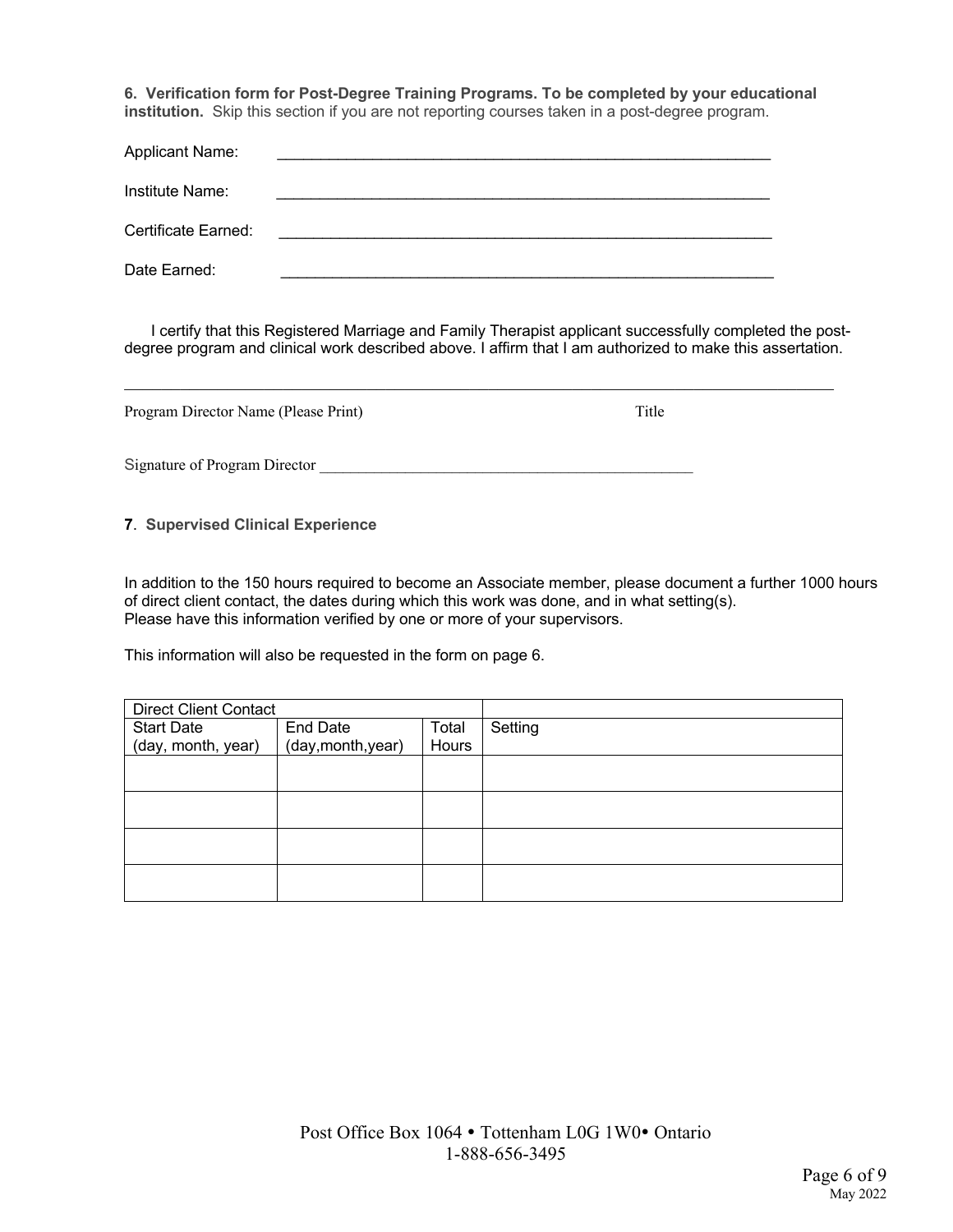#### **8. Supervision Report Form**

This form needs to be completed and signed by your supervisor. **If you had more than one supervisor each supervisor must complete a form. Please include these forms with your application.** 

Applicants' post-degree MFT clinical experience must be supervised by an RMFT Supervisor, Supervisor-Mentor or Supervisor Qualifying, or a pre-approved alternative.

| <b>Supervisor Name:</b><br><b>Supervisors Address:</b><br>I am an RMFT Supervisor<br>Membership number: _____________________<br>I am an RMFT Supervisor-Mentor<br>Membership number: ______________________ |
|--------------------------------------------------------------------------------------------------------------------------------------------------------------------------------------------------------------|
|                                                                                                                                                                                                              |
|                                                                                                                                                                                                              |
|                                                                                                                                                                                                              |
|                                                                                                                                                                                                              |
|                                                                                                                                                                                                              |
| I am an RMFT Supervisor-Qualifying<br>Membership number: ________________________                                                                                                                            |
| I am an Alternate Approved Supervisor<br>Please include verification of your pre-approval from CAMFT                                                                                                         |
| The applicant listed above has participated in CAMFT approved supervision during the time listed below.                                                                                                      |
| Day/Month/Year ___________________________ to Day/Month/Year ___________________                                                                                                                             |
| This report must be all post-graduate and cannot include previously submitted hours.                                                                                                                         |
| Client Contact Hours: ________________________Supervision Hours: Individual __________Group _________                                                                                                        |
| If you haven't already please read the Supervisors Guidebook on www.camft.ca as supervision must follow the<br>CAMFT guidelines.                                                                             |

 I certify that the applicant listed above has completed the above client and supervision hours during the dates mentioned. I also affirm that I am authorized to make this assertion.

Supervisors' Signature Date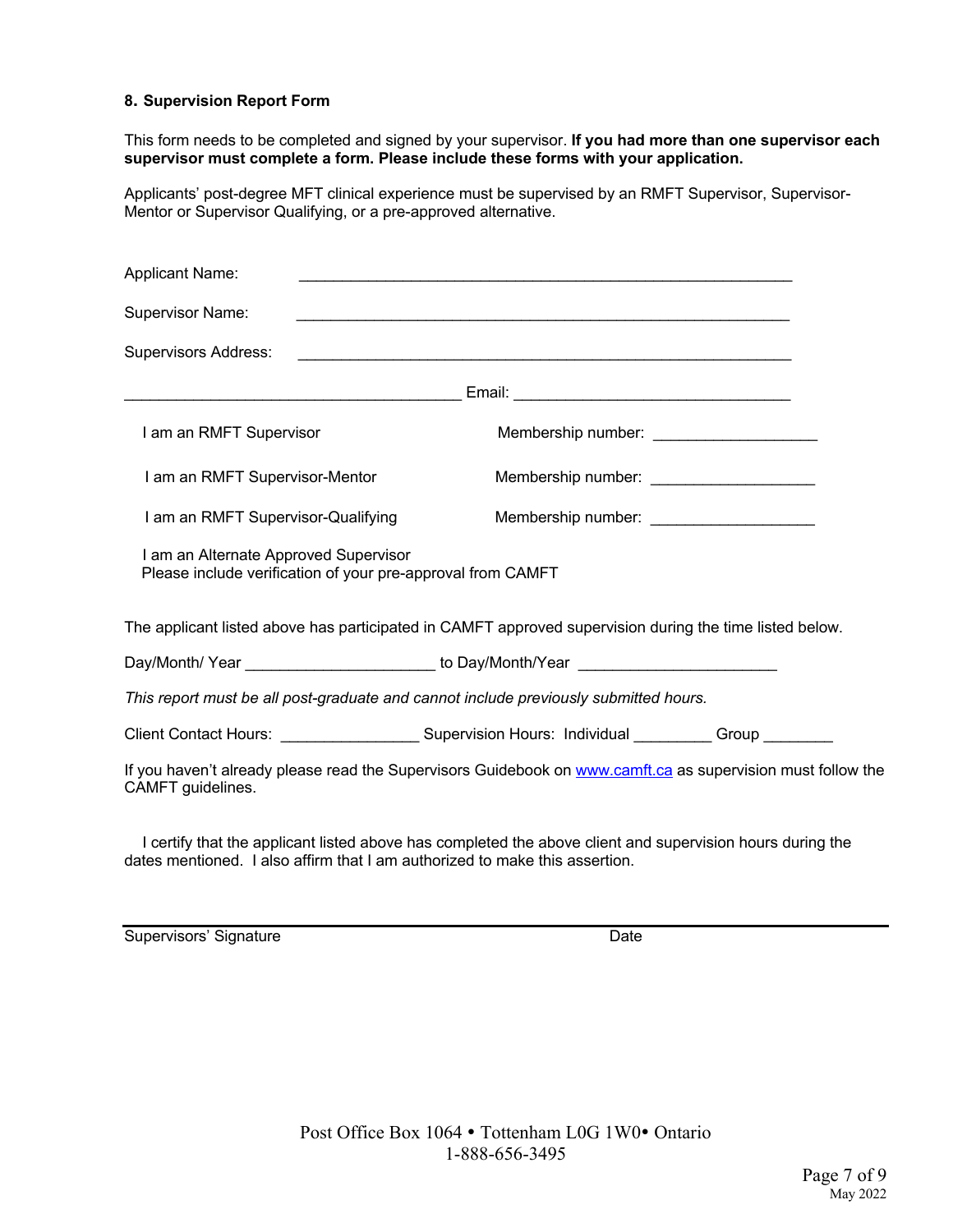# **Summary of Supervision and Direct Client Hours**

# **Please remember your Supervisor should be an RMFT Supervisor, RMFT Supervisor Qualifying or an Alternate Approved Supervisor who has been pre-approved by CAMFT. (Approved Alternates include AAMFT Supervisors) THIS FORM MUST BE COMPLETED**

| <b>Time Frame</b> |     | <b>CAMFT</b> Supervisor or          | <b>Supervised</b>          | <b>Supervision Hours</b> |            |  |
|-------------------|-----|-------------------------------------|----------------------------|--------------------------|------------|--|
| <b>Start</b>      | End | other approved<br><b>Supervisor</b> | <b>DCC</b><br><b>Hours</b> | Group                    | Individual |  |
|                   |     |                                     |                            |                          |            |  |
|                   |     |                                     |                            |                          |            |  |
|                   |     |                                     |                            |                          |            |  |
|                   |     |                                     |                            |                          |            |  |
|                   |     |                                     |                            |                          |            |  |
|                   |     |                                     |                            |                          |            |  |
|                   |     |                                     |                            |                          |            |  |
|                   |     |                                     |                            |                          |            |  |
|                   |     |                                     |                            |                          |            |  |

 **I have included a Supervision report form for each of the above.** 

**Would you like to join a CAMFT Branch?** If yes, please indicate which Branch you would like to join.

Alberta Branch

British Columbia Branch



Manitoba Branch

Saskatchewan Branch

**Please note:** BC was the first CAMFT Branch and is able to accept Branch annual dues. At this time the other three are not able to accept Branch annual dues, however you are welcome to join them now.

> Post Office Box 1064 • Tottenham L0G 1W0• Ontario 1-888-656-3495